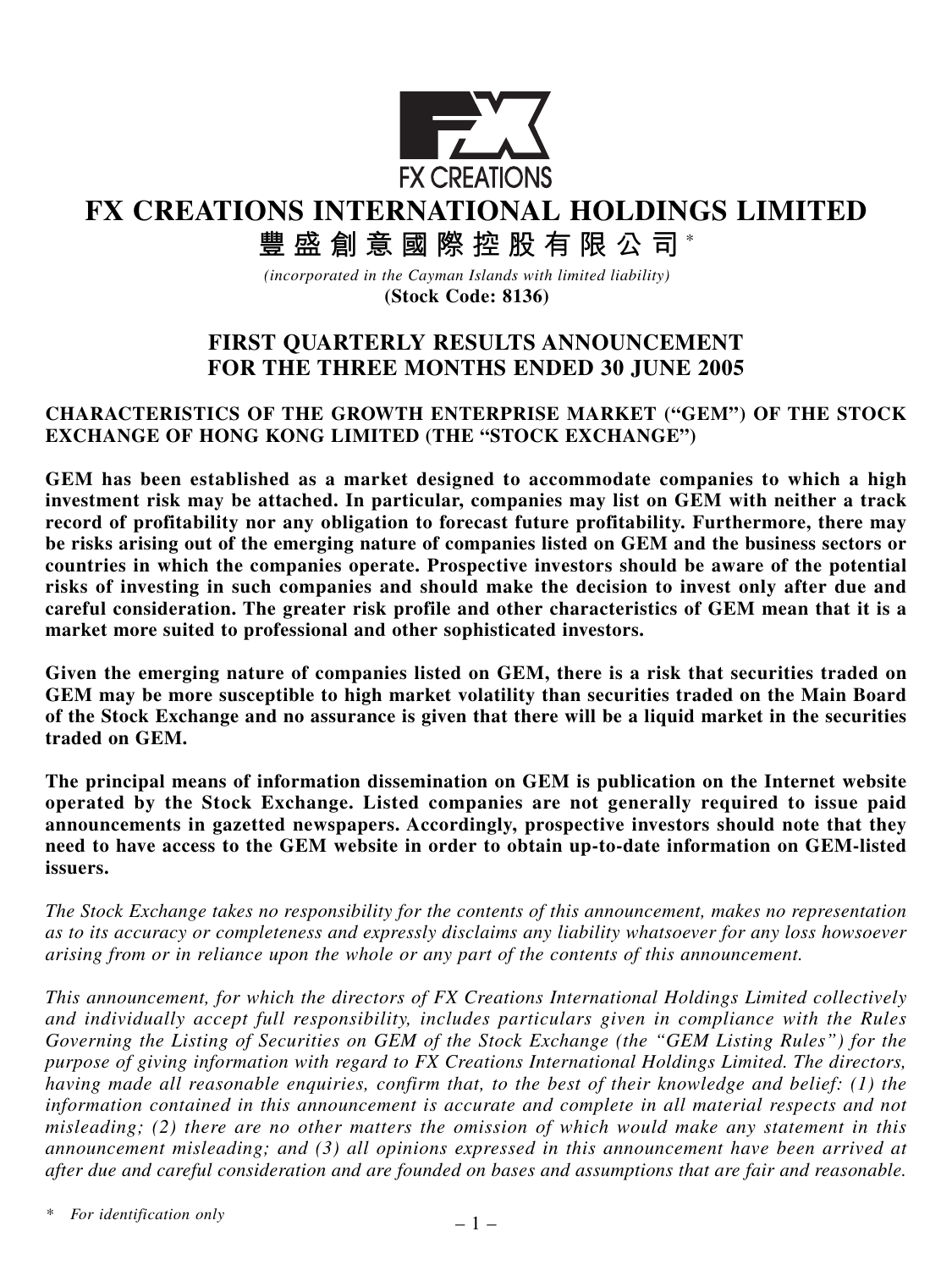## **RESULTS**

The board of directors (the "Board") of FX Creations International Holdings Limited (the "Company") herein presents the unaudited consolidated results of the Company and its subsidiaries (collectively referred to as the "Group") for the three months ended 30 June 2005 together with the comparative unaudited figures for the corresponding period in 2004 as follows:

|                                                                            |                | Three months ended<br>30 June          |                                 |
|----------------------------------------------------------------------------|----------------|----------------------------------------|---------------------------------|
|                                                                            | <b>Notes</b>   | 2005<br>(Unaudited)<br><b>HK\$'000</b> | 2004<br>(Unaudited)<br>HK\$'000 |
| <b>TURNOVER</b>                                                            | $\overline{2}$ | 17,374                                 | 16,193                          |
| Cost of goods sold                                                         |                | (8, 492)                               | (8,640)                         |
| Gross profit                                                               |                | 8,882                                  | 7,553                           |
| Other revenue<br>Selling and distribution costs<br>Administrative expenses |                | 259<br>(6,200)<br>(2,799)              | 383<br>(4,701)<br>(2,714)       |
| PROFIT FROM OPERATIONS                                                     |                | 142                                    | 521                             |
| Finance costs                                                              |                | (142)                                  | (140)                           |
| PROFIT BEFORE TAXATION<br>Taxation                                         | $\mathfrak{Z}$ |                                        | 381<br>(32)                     |
| PROFIT BEFORE MINORITY INTERESTS<br>Minority interests                     |                |                                        | 349<br>(95)                     |
| NET PROFIT ATTRIBUTABLE TO SHAREHOLDERS                                    |                |                                        | 254                             |
| <b>DIVIDEND</b>                                                            | $\overline{4}$ |                                        |                                 |
| <b>EARNINGS PER SHARE</b>                                                  | 5              |                                        |                                 |
| <b>Basic</b>                                                               |                |                                        | HK0.06 cent                     |
| Diluted                                                                    |                | N/A                                    | N/A                             |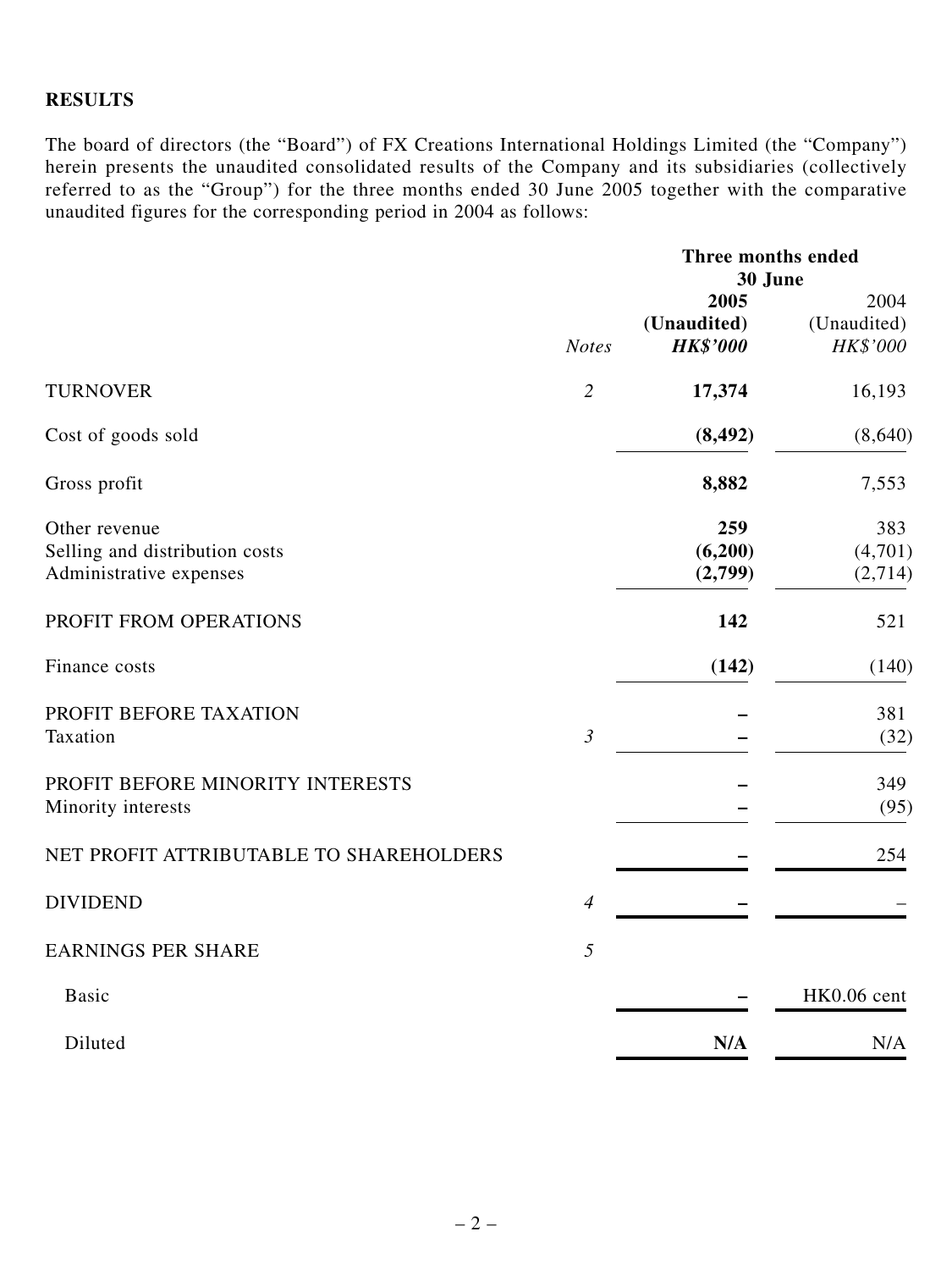*Notes:*

#### **1. BASIS OF PRESENTATION**

The unaudited consolidated results have been prepared under the historical cost convention and in accordance with accounting standards issued by the Hong Kong Institute of Certified Public Accountants (the "HKICPA"), generally accepted accounting principles in Hong Kong and the disclosure requirements of the Hong Kong Companies Ordinance. The accounting policies adopted are consistent with those set out in the annual financial statements for the year ended 31 March 2005.

In 2004, the HKICPA issued a number of new or revised Hong Kong Accounting Standards and Hong Kong Financial Reporting Standards (the "new HKFRSs") which are effective for accounting periods beginning on or after 1 January 2005. The Group has adopted the new HKFRSs in the preparation of accounts for the period from 1 April 2005 onwards. The adoption of the new HKFRSs had no material impact on the Group's results of operations and financial position.

All significant transactions and balances within the Group have been eliminated on consolidation.

#### **2. TURNOVER**

Turnover represents the aggregate of the net invoiced value of goods sold, after allowances for returns and trade discounts.

|           |                 | Three months ended |  |
|-----------|-----------------|--------------------|--|
|           |                 | 30 June            |  |
|           | 2005            | 2004               |  |
|           | (Unaudited)     | (Unaudited)        |  |
|           | <b>HK\$'000</b> | HK\$'000           |  |
| Turnover  |                 |                    |  |
| Retail    | 10,124          | 8,690              |  |
| Wholesale | 7,250           | 7,503              |  |
|           | 17,374          | 16,193             |  |

#### **3. TAXATION**

No provision for taxation has been made (three months ended 30 June 2004: 17.5%) as the Group has an estimated loss for Hong Kong profits tax purposes in the current period. Taxes on profits assessable in other jurisdictions have been calculated at the rates of tax prevailing in the places in which the Group operates, based on existing legislation, interpretation and practices in respect thereof.

Deferred tax had not been provided for the Group because the Group had no significant temporary differences at the balance sheet date (30 June 2004: Nil).

#### **4. DIVIDEND**

The Board does not recommend the payment of a dividend for the three months ended 30 June 2005 (three months ended 30 June 2004: Nil).

#### **5. EARNINGS PER SHARE**

The calculation of basic earnings per share for the three months ended 30 June 2005 is based on the unaudited net profit attributable to shareholders for the three months ended 30 June 2005 of HK\$Nil (three months ended 30 June 2004: approximately HK\$254,000) and 400,000,000 shares in issue during the three months ended 30 June 2005 (three months ended 30 June 2004: 400,000,000).

Diluted earnings per share for the three months ended 30 June 2004 and 2005 have not been disclosed as no diluting events existed during those periods.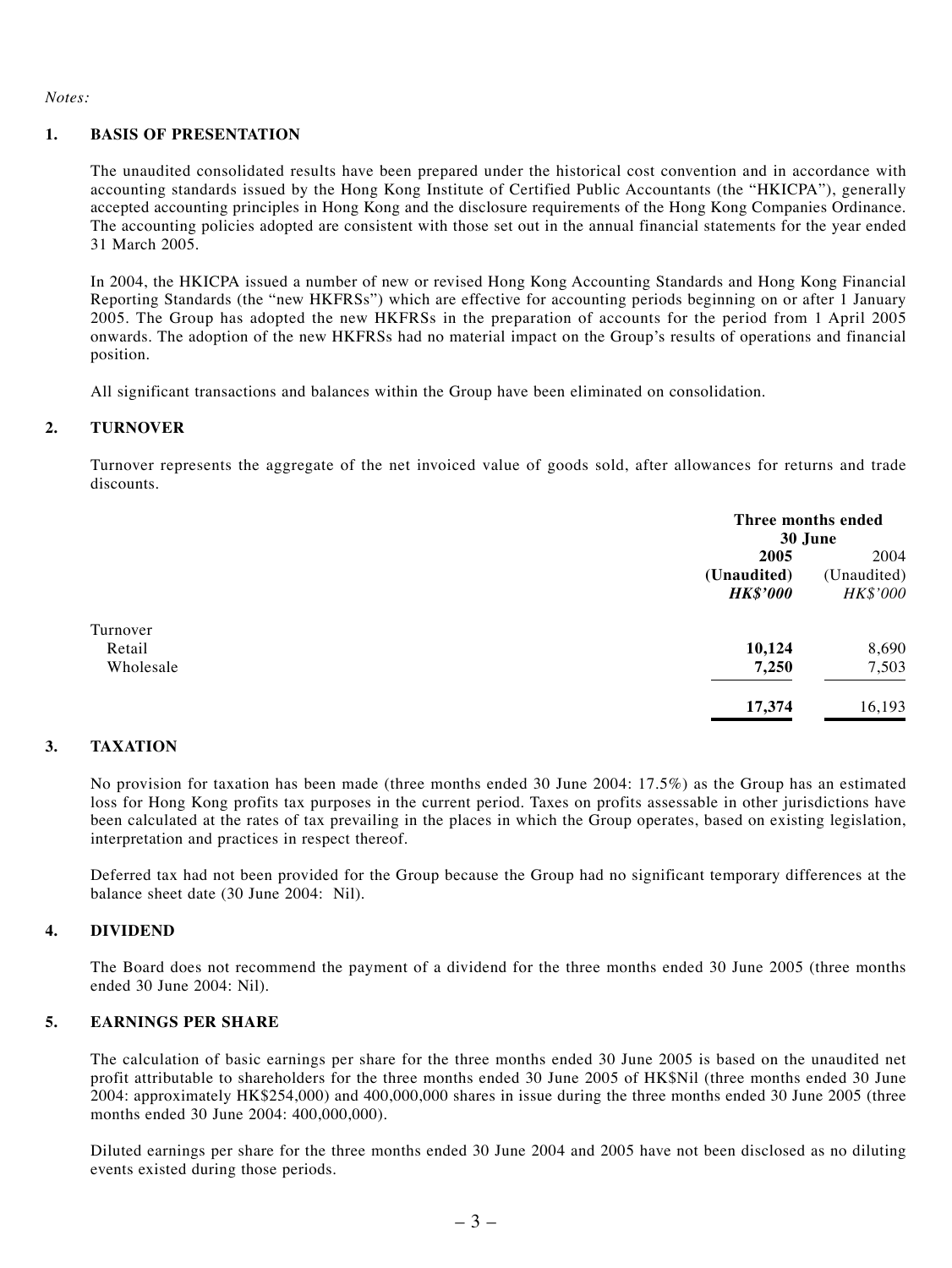|                           | <b>Share</b><br>premium<br>(Unaudited)<br>HK\$'000 | <b>Retained</b><br>earnings/<br><i>(accumulated)</i><br>loss)<br>(Unaudited)<br>HK\$'000 | <b>Total</b><br>(Unaudited)<br>HK\$'000 |
|---------------------------|----------------------------------------------------|------------------------------------------------------------------------------------------|-----------------------------------------|
| At 1 April 2004           | 13,703                                             | 4,149                                                                                    | 17,852                                  |
| Net profit for the period |                                                    | 254                                                                                      | 254                                     |
| At 30 June 2004           | 13,703                                             | 4,403                                                                                    | 18,106                                  |
| At 1 April 2005           | 13,703                                             | (5,896)                                                                                  | 7,807                                   |
| Net profit for the period |                                                    |                                                                                          |                                         |
| At 30 June 2005           | 13,703                                             | (5,896)                                                                                  | 7,807                                   |

## **FINANCIAL REVIEW**

During the three months ended 30 June 2005, the Group recorded a turnover of approximately HK\$17,374,000 (three months ended 30 June 2004: approximately HK\$16,193,000), an increase of approximately 7% as compared to the previous corresponding period. The turnover for the three months ended 30 June 2005 comprised retail sales and wholesale sales which accounted for approximately 58% and 42% (three months ended 30 June 2004: approximately 54% and 46%) of the total turnover respectively.

The increase in turnover was attributable to the increase in retail sales by approximately 16%. Retails sales in Hong Kong and Taiwan increased by approximately 16% and 16% respectively compared to the previous corresponding period as a result of increased number of retail outlets. Wholesale sales experienced a slight decrease of approximately 3% in the period under review due to decrease in orders from customers.

The gross profit margin increased to approximately 51% from approximately 47% in the previous corresponding period. The increase was mainly due to higher level of retail sales which commanded a higher gross profit margin.

The Group achieved a break-even result for the three months ended 30 June 2005, hence, no profit was attributable to shareholders for the current period. Net profit attributable to shareholders for the three months ended 30 June 2004 amounted to approximately HK\$254,000. The decrease in net profit was mainly attributable to the increase in selling and distribution costs. The increase in selling and distribution costs was mainly due to increase in rent and salary paid due to increase in the number of retail outlets and staff to cope with the expansion of the Group's retail networks.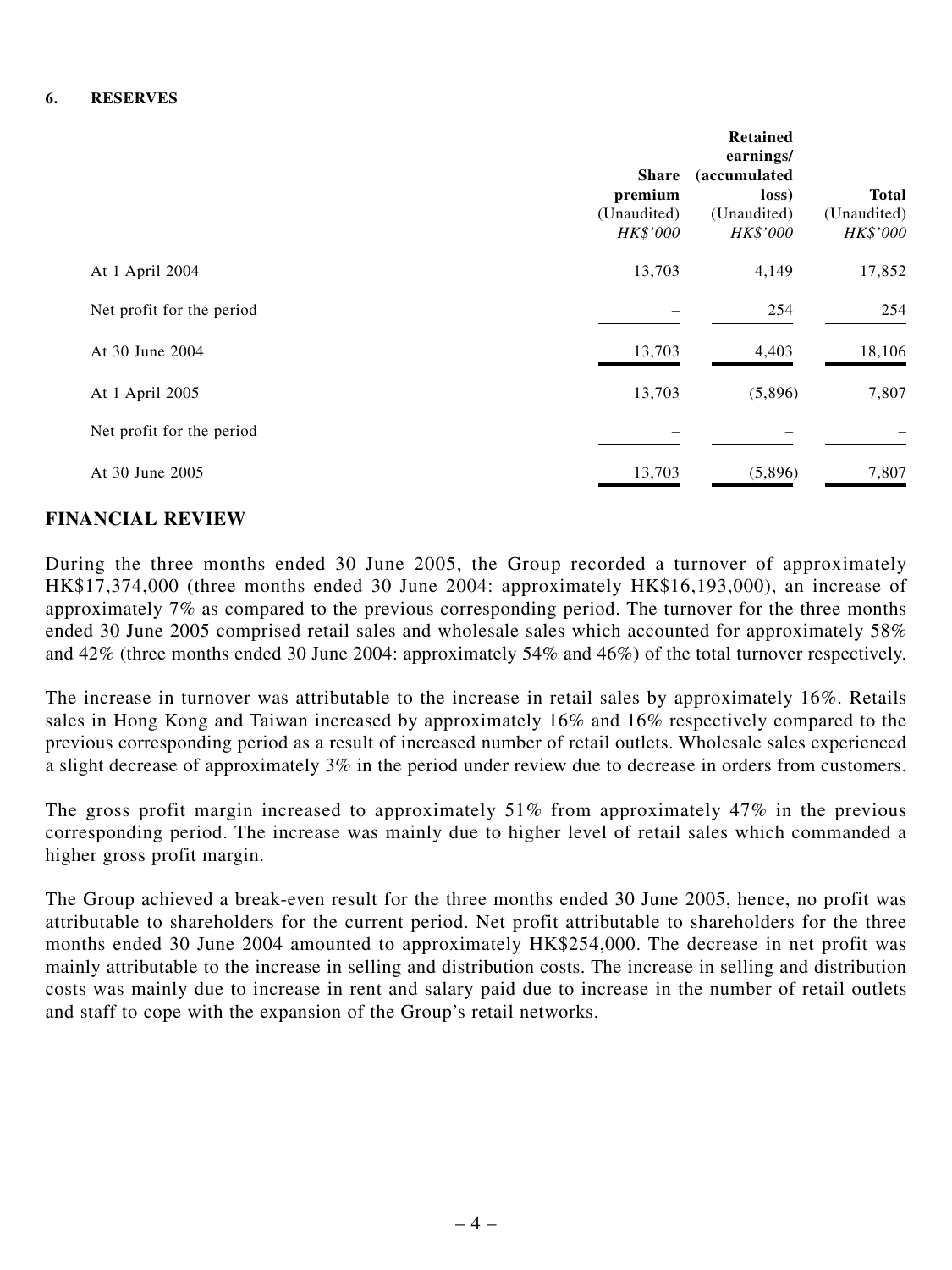## **BUSINESS REVIEW**

During the three months ended 30 June 2005, the status of the Group's operations were as follows:

### **Sales and marketing**

Six retail outlets in Hong Kong and two retail outlets in Taiwan were opened in the period under review. One retail outlet in both Hong Kong and Taiwan were closed in the same period.

The Group continued to conduct various advertising campaigns such as bill boards, road shows and brochures to promote the Group's profile and the **FX CREATIONS** members club. The Group also participated in promotion activities with credit card issuers, retail chain store and television programme to promote and strengthen its brand loyalty.

### **Design and product development**

The Group continued to develop new series and models for existing products including various types of bags such as business bags, sports bags, backpacks, handbags and wallets, and accessories such as belts, watches, spectacles and umbrellas for the new season. The brandnames of the Group include **FX CREATIONS, USU, Annvu** and **ASTROBOY**.

The Group continued to identify potential business partners for the development of apparel products and footwear under **FX CREATIONS** brandname. No suitable business partners have been identified.

### **Geographical expansion**

The Group currently has agents and/or distributors in Japan, United Kingdom, Thailand, Singapore and the People's Republic of China (the "PRC").

The Group continued to identify potential agents in the United States, Europe, Macau and Phillipines. To date, no agreement has been concluded.

### **Production**

The Group continued to look for suitable machinery and production facilities for acquisition in order to meet the expected increase in the demand in its manufacturing capacity through a processing agent in the PRC.

## **PROSPECTS**

Tourism has been an important hub for driving the growth of Hong Kong economy in the past year and the Group believes it will continue to be so in the coming year, especially with the opening of the Hong Kong Disney Land. With the continued influx of visitors, especially from the PRC, which brings with it huge spending power, the Board believes the strategy forward for the retail market is to capture the spending from these PRC visitors. As well as keeping on introducing new innovative designs and products, with quality assurance, regularly to keep up with the corporate image and to maintain consumers' interests in the products of the Group, the Group will also continue to implement various attractive marketing and promotion activities, such as event sponsorship, and strategies to promote the Group's brandname and to boast sales. In the meantime, the Group will also implement various cost control measures and improve efficiency of the Group's operations. On the wholesale side, the Group will continue to identify agents and distributors to target overseas markets.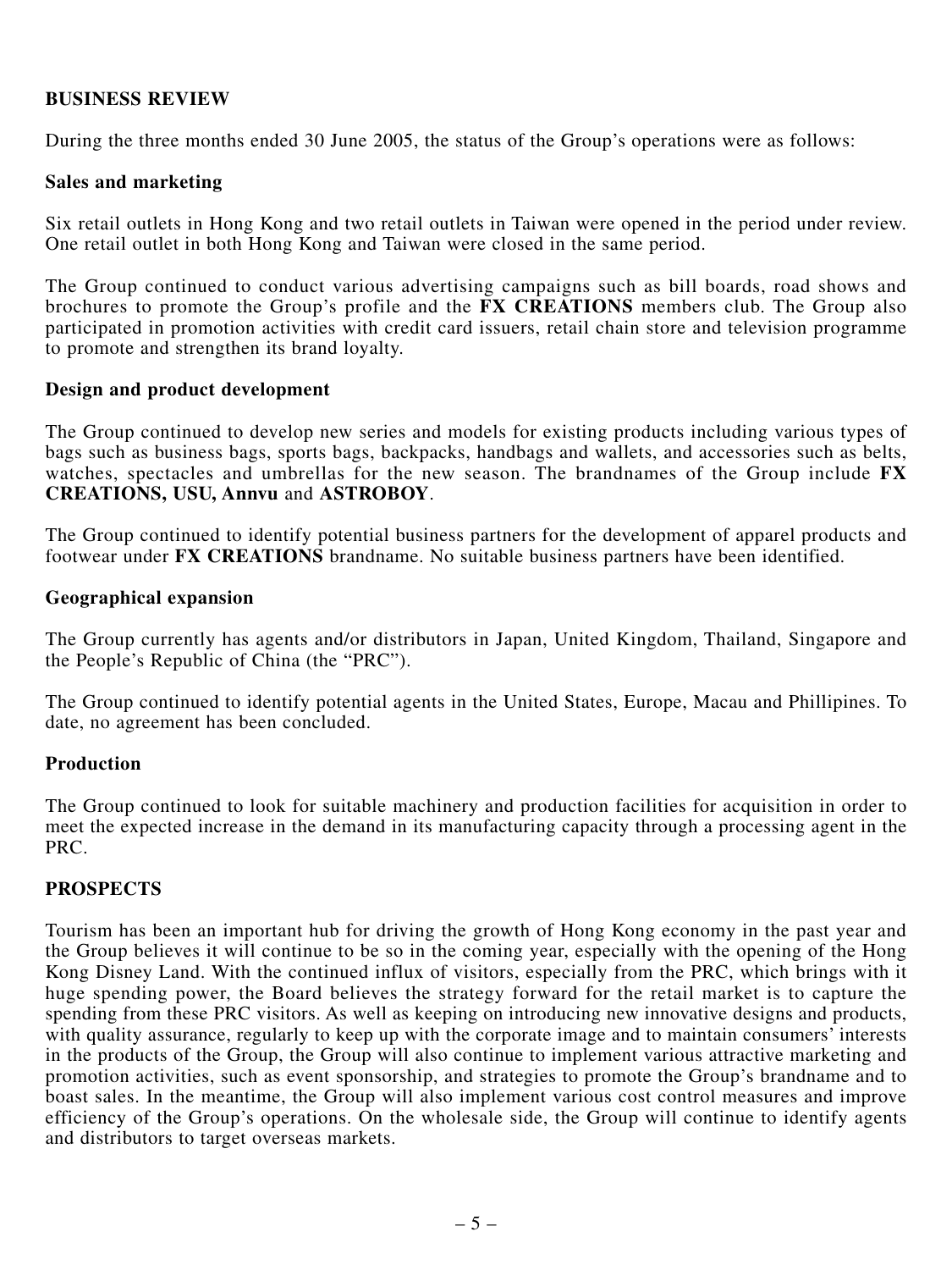The Group is also looking for opportunities to diversify its business in order to increase its source of revenue, assessing the economic efficiency of its assets and may reallocate its assets where appropriate. In addition, the Group will also look for investment opportunities to enhance shareholders' values.

The Group will continue to work towards its objective of promoting **FX CREATIONS** to be a brandname for stylish and lifestyle consumer products in the world market and is confident of meeting any challenges ahead.

## **DIRECTORS' INTERESTS IN SHARES**

As at 30 June 2005, the interests and short positions of the directors of the Company in the shares, underlying shares and debentures of the Company or any of its associated corporations (within the meaning of Part XV of the Securities and Futures Ordinance (Cap. 571, Laws of Hong Kong) ("SFO")) which were required to be notified to the Company and the Stock Exchange pursuant to Divisions 7 and 8 of Part XV of the SFO (including interests or short positions which they were taken or deemed to have under such provisions of the SFO) or as recorded in the register required to be kept by the Company under Section 352 of the SFO or otherwise notified to the Company and the Stock Exchange pursuant to the required standard of dealings by directors as referred to in Rule 5.46 of the GEM Listing Rules, were as follows:

|                      |      | <b>Type of interest</b> | <b>Number of issued</b><br>ordinary shares held |
|----------------------|------|-------------------------|-------------------------------------------------|
| Mr. Ng Pak To, Petto | Note | Corporate               | 204,000,000                                     |

*Note:* These shares represent a 51% equity interest in the Company and are held by Wise New Management Limited ("WNML"). The issued share capital of WNML is beneficially owned by Cashtram Associates Limited as to 45%, FX Creations (Holding) Inc. as to 30% and Forge Smart Investments Limited as to 25%. The issued share capital of Cashtram Associates Limited is owned as to 40%, 30%, 20% and 10% by Mr. Ng Pak To, Petto, Mr. Ho Kai Chung, David, Madam Ho Pui Lai and Mr. Tan Yu, Wally, respectively. Madam Ho Pui Lai is the wife of Mr. Ng Pak To, Petto. The issued share capital of FX Creations (Holding) Inc. is wholly owned by Mr. Wong Wai Shan. The issued share capital of Forge Smart Investments Limited is wholly owned by Mr. Ng Pak To, Petto.

On 20 June 2005, these shares were pledged in favour of Corkwood Enterprises Limited, a company incorporated in the British Virgin Islands and wholly and beneficially owned by Mr. Lau Kim Hung, Jack, who accordingly, had a security interest in these shares. Under the SFO, Mr. Ng Pak To, Petto is deemed to have a short position in these shares.

Save as disclosed above, as at 30 June 2005, none of the directors had any other interests or short positions in any shares, underlying shares or debentures of the Company or any of its associated corporation (within the meaning of Part XV of the SFO) which were required to be notified to the Company and the Stock Exchange pursuant to Divisions 7 and 8 of Part XV of the SFO (including interests or short positions which they were taken or deemed to have under such provisions of the SFO), or which were required to be recorded in the register kept by the Company under Section 352 of the SFO or otherwise notified to the Company and the Stock Exchange pursuant to Rule 5.46 of the GEM Listing Rules.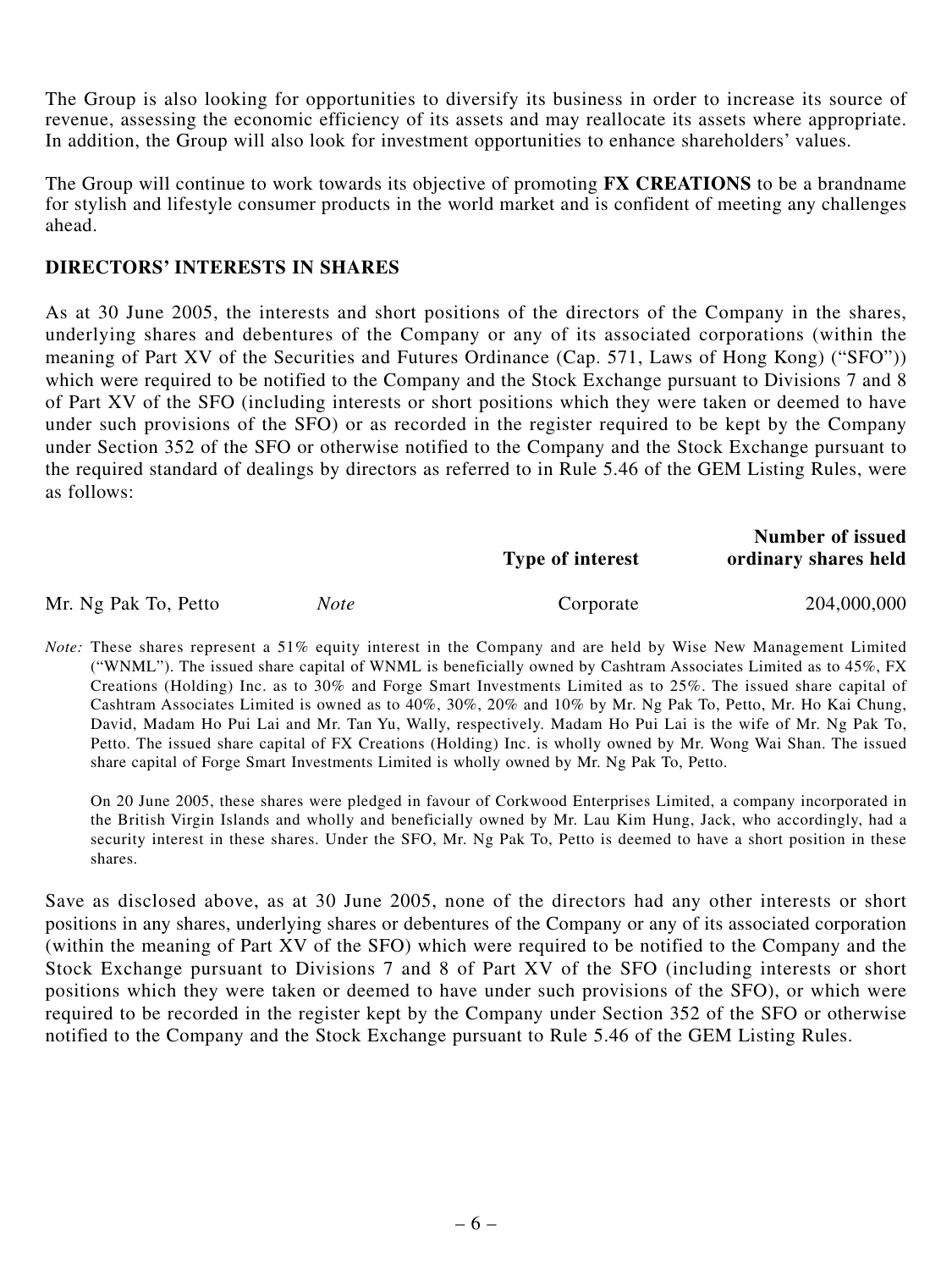## **SUBSTANTIAL SHAREHOLDERS' INTERESTS IN SHARES**

As at 30 June 2005, other than the interests of certain directors as disclosed under the section headed "Directors' interests in shares" above, the interests and short positions of persons in the shares and underlying shares of the Company which would fall to be disclosed to the Company under the provisions of Divisions 2 and 3 of Part XV of the SFO or, who is, directly or indirectly, interested in 10% or more of the nominal value of any class of share capital carrying rights to vote in all circumstances at general meetings of any other members of the Group, or substantial shareholders as recorded in the register of substantial shareholder required to be kept by the Company under Section 336 of the SFO were as follows:

|                                    |          | Number of shares held | <b>Percentage of holding</b> |
|------------------------------------|----------|-----------------------|------------------------------|
| <b>WNML</b>                        | (Note 1) | 204,000,000           | 51%                          |
| <b>Cashtram Associates Limited</b> | (Note 1) | 204,000,000           | 51%                          |
| Top Accurate Limited               | (Note 2) | 76,000,000            | 19%                          |
| Ma She Shing, Albert               | (Note 2) | 76,000,000            | 19%                          |
| Lau Kim Hung, Jack                 | (Note 3) | 204,000,000           | 51%                          |
| Corkwood Enterprises Limited       | (Note 3) | 204,000,000           | 51%                          |

### *Notes:*

1. The details are disclosed under the note in the section headed "Directors' interests in shares" above.

- 2. These shares represent a 19% equity interest in the Company and are held by Top Accurate Limited. The ultimate beneficial owner of Top Accurate Limited is Mr. Ma She Shing, Albert.
- 3. On 20 June 2005, 204,000,000 shares held by WNML were pledged in favour of Corkwood Enterprises Limited, a company incorporated in the British Virgin Islands and wholly and beneficially owned by Mr. Lau Kim Hung, Jack, who accordingly, had a security interest in these 204,000,000 shares. Under the SFO, each of Corkwood Enterprises Limited and Mr. Lau Kim Hung, Jack is deemed to be interested in these 204,000,000 shares.

Save as disclosed above, as at 30 June 2005, the directors of the Company were not aware of any other person (other than the directors of the Company) who had an interest or short position in the shares or underlying shares of the Company which would fall to be disclosed to the Company under the provisions of Divisions 2 and 3 of Part XV of the SFO or, who is, directly or indirectly, interested in 10% or more of the nominal value of any class of share capital carrying rights to vote in all circumstances at general meetings of any other members of the Group, or any other substantial shareholders whose interests or short positions were recorded in the register required to be kept by the Company under Section 336 of the SFO.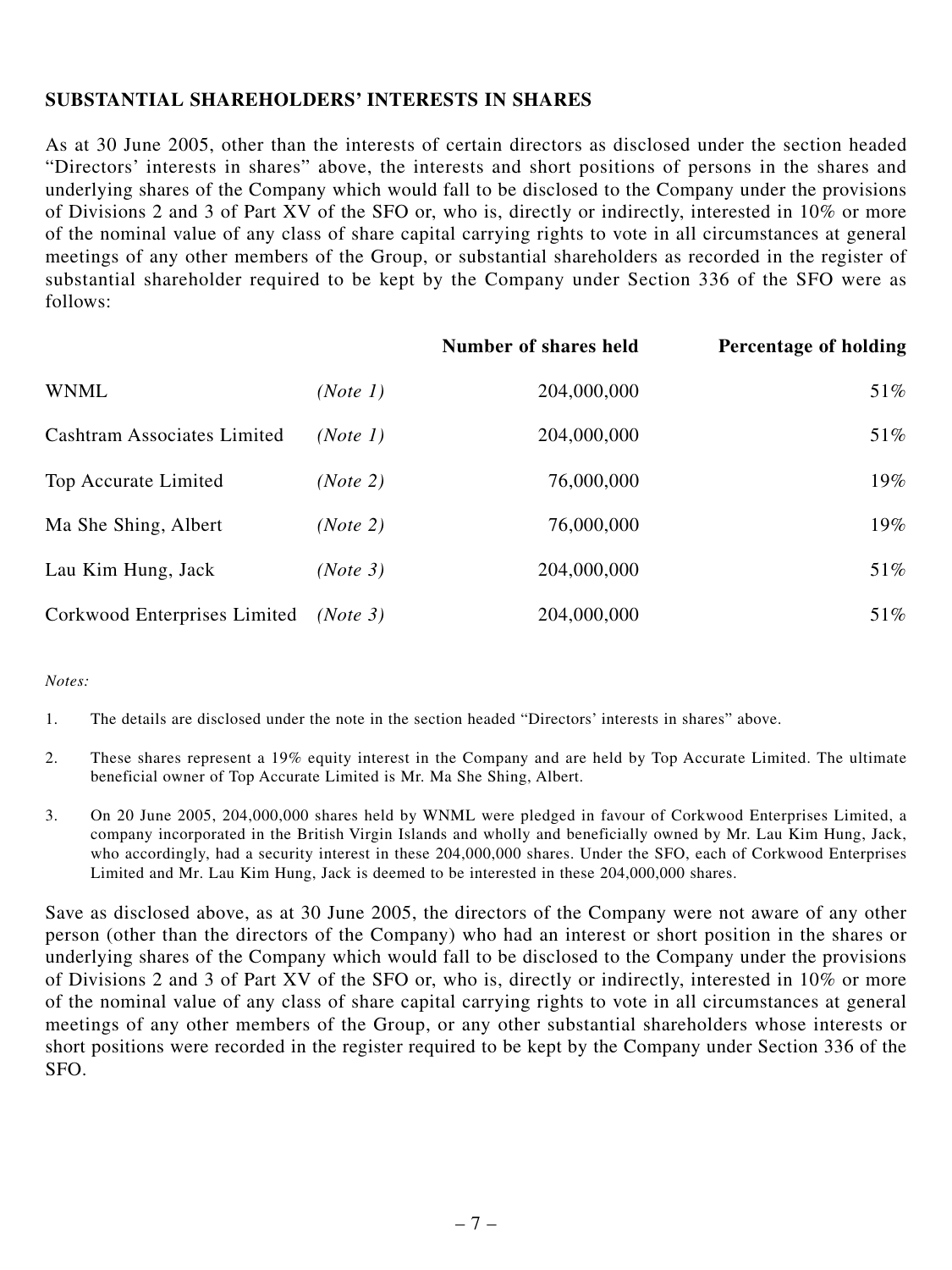## **SHARE OPTION SCHEME**

The Company operates a share option scheme (the "Scheme") for the purpose of recognising significant contributions of specified participants including the employees of the Group to the growth of the Group, by rewarding them with opportunities to obtain an ownership interest in the Company and to further motivate and give an incentive to these persons to continue to contribute to the Group's long term success and prosperity. The Scheme became effective on 21 May 2002 and, unless otherwise cancelled or amended, will remain in force for ten years from that date.

As at 30 June 2005, no share options have been granted under the Scheme.

## **DIRECTORS' RIGHTS TO ACQUIRE SHARES OR DEBENTURES**

Apart from as disclosed under the heading "Directors' interests in shares" above, at no time since the incorporation of the Company were rights to acquire benefits by means of the acquisition of shares in or debentures of the Company or of any other body corporate granted to any directors or their respective spouse or children under 18 years of age, or were any such rights exercised by them; or was the Company, its holding company or any of its subsidiaries a party to any arrangements to enable the directors, their respective spouse or children under 18 years of age to acquire such rights in the Company or any other body corporate.

## **PURCHASE, REDEMPTION OR SALES OF THE LISTED SECURITIES OF THE COMPANY**

Neither the Company, nor any of its subsidiaries has purchased, redeemed or sold any of the Company's listed shares during the three months ended 30 June 2005.

### **COMPETING INTERESTS**

As at 30 June 2005, none of the directors, the management shareholders of the Company and their respective associates (as defined in the GEM Listing Rules) had any interest in a business which causes or may cause a significant competition with the business of the Group and any other conflicts of interest which any such person has or may have with the Group.

## **AUDIT COMMITTEE**

The Company set up an audit committee (the "Committee") on 2 May 2002, with written terms of reference in compliance with the GEM Listing Rules, for the purpose of reviewing and providing supervision over the financial reporting process and internal control of the Group. The Committee comprises three independent non-executive directors of the Company, namely Mr. Lee Kun Hung, Mr. Wong Hou Yan, Norman and Mr. Cheung Chi Hwa, Justin. The consolidated results of the Group for the three months ended 30 June 2005 have been reviewed by the Committee, who is of the opinion that such statements comply with the applicable accounting standards, the Stock Exchange and legal requirements, and that adequate disclosures have been made.